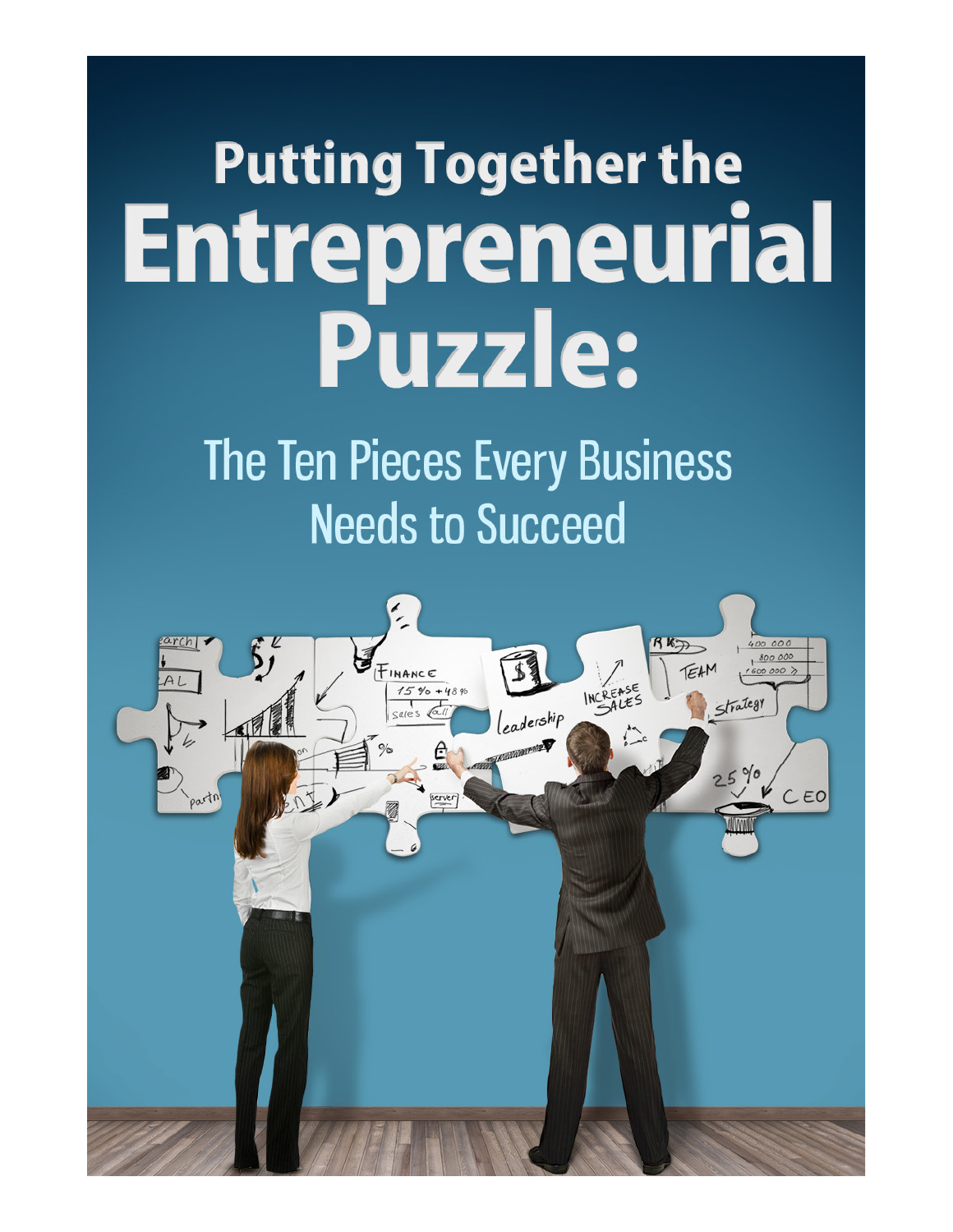# **Contents**

**Foreword**

**A Note of Thanks**

**Introduction**

**Puzzle Piece One Intentional Purpose**

**Puzzle Piece Two Intentional Culture**

**Puzzle Piece Three The CEO's Role**

**Puzzle Piece Four Hiring**

**Puzzle Piece Five HR and Your Employee Handbook**

> **Puzzle Piece Six Marketing**

**Puzzle Piece Seven Sales**

**Puzzle Piece Eight Financial Metrics**

**Puzzle Piece Nine Strategy + Operations = Execution**

> **Puzzle PieceTen Exit Strategy**

> > **Afterword**

**About the Author Index**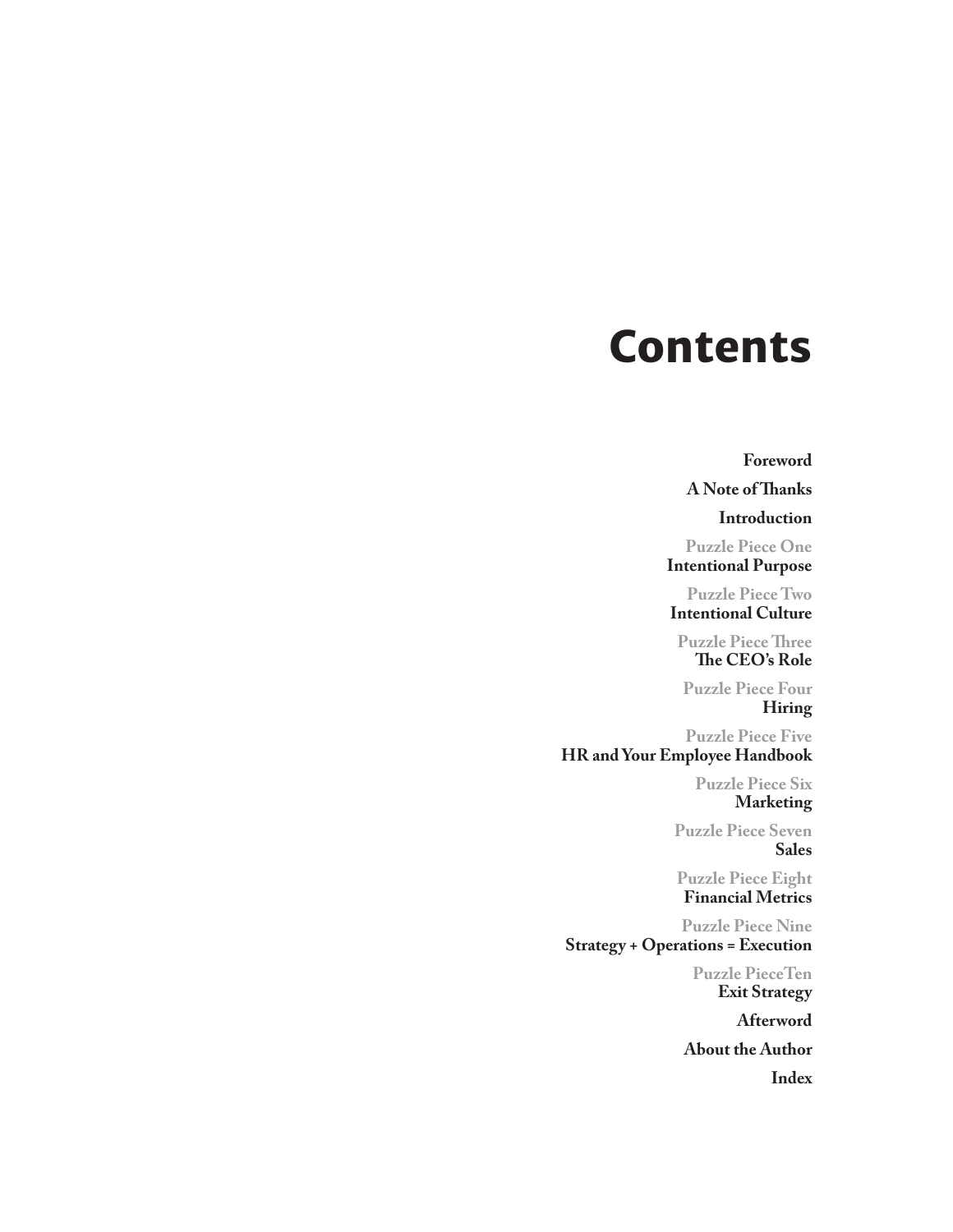# **Puzzle Piece Two Intentional Culture**



Whether it's intentional or not, every company has a culture. You can walk through the door and feel it almost the instant you step in. What does the lobby look like? What's on the walls? Is it warm or cool? Clean or shabby? Quiet or loud? How are you greeted? Even if you don't think you have a clearly defined culture in your company, you do. You may not be able to describe it, but I'll bet others can and do, to your competitors as well as to your potential customers.

Culture is the daily demonstration of a company's values. Culture can be the manifestation of stated values (intentional), or the unstated but nonetheless real values that some or all of the employees share, but that are unstated (unintentional). As we discussed in the last chapter, spending a lot of time on your Intentional Purpose (values, mission, and vision) will be a waste unless that truly translates into the *lived* culture of your organization. Make sure they match: Culture = Lived Values.

The risk of not being intentional about your company's culture was illustrated to me by an encounter I had with Peter Schutz of Porsche, when he came to speak to one of my TEC CEO groups about getting extraordinary results out of ordinary people. (The Executive Committee is now Vistage International.) The meeting was held at a member's company, a software firm. As we were waiting for everyone to arrive, Peter approached me and said, "Come here, I want to show you something." We walked down the hall and he pointed out several offices. They were messy and chaotic, with lots of personal items on display. He asked me if I thought this company had trouble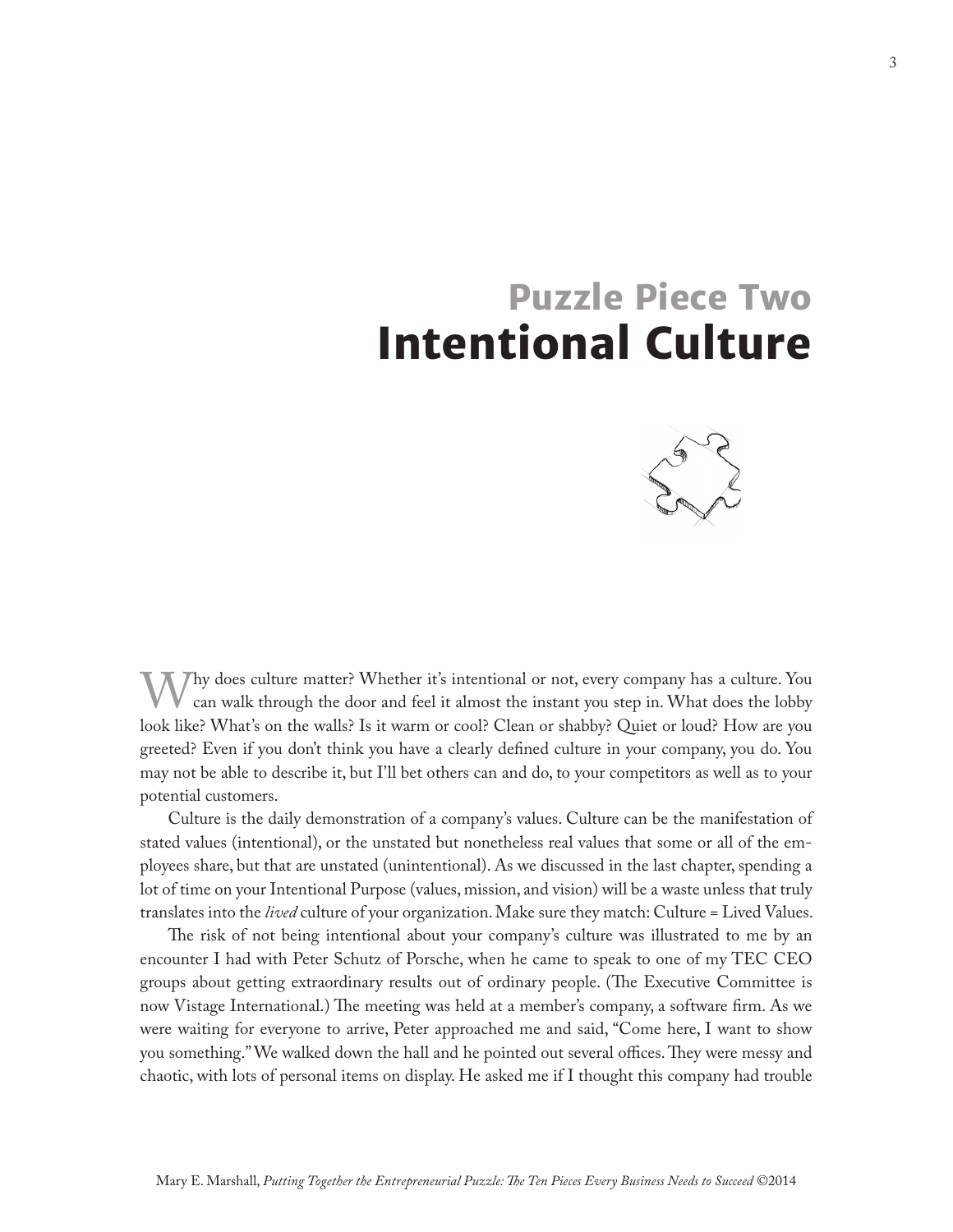sticking to plans and meeting deadlines. My answer was an emphatic "Yes!" And, in fact, those were the biggest challenges the company faced. Those offices belonged to developers who were allowed enormous flexibility in their work schedules, but were not held accountable when they didn't meet deadlines.

The owner of this company is a brilliant thinker, inventor, and idea person. He didn't purposely set out to create a chaotic culture; it just happened as a result of his experimental personal style. While not fatal, this unintentional culture hampered his company's growth. The business was making it because they had a product no one else had, but they had plateaued at \$5 million in revenue because the owner, and consequently his team, kept reinventing the product. Because they didn't have a culture of reasonable limits and accountability, the product was never good enough, and they continued to tinker until some clients grew frustrated and went elsewhere. Ultimately, the culture of unaccountability kept the company stuck, continuously repeating the same mistakes.

Unintended culture also presents significant problems with employees. First, without an intentional culture, it's hard to accurately identify why someone should work for you. You're left hiring based on skills alone, and skills by themselves don't speak to whether or not a person will fit in and manifest your company's values. An additional risk is that some of your employees will set the culture for you, and it's rarely your best employees who will do that. These people are like bullies on the playground: if the playground monitor isn't watching, they'll set the rules and tone that everyone has to play by. A third drawback is that, in the absence of intentional culture as a unifying force, employees will head in different directions, accomplishing their own tasks in their own ways. This lack of cohesion in the team ultimately leads to lack of results.

Have you really thought about your company's culture? Cultural confusion is more common than you might think, and a little examination should tell you if your company's culture is preventing you from attaining the success you'd like to have. Even though some aspects or departments of your company might have a pretty defined set of values and therefore a culture, it's essential that your *entire* company understand and live the same culture. No facet of your company can fully achieve its goals without the entire company adhering to the same culture. Nor can your company achieve its overall vision without everyone upholding that culture. Take a look at how your company functions: lack of communication, lack of follow through, misunderstandings, unmet deadlines, and low morale are all symptoms of a dysfunctional culture.

#### **What Do You Want Your Culture to Be?**

Patrick Lencioni, author of several books on culture and teams, describes a fictional company in his book *The Four Obsessions of an Extraordinary Executive: A Leadership Fable*. In this company, the owners have described their culture in three words: "Hungry, humble, and smart." They decided that anyone coming into the company needed to have drive (be hungry), needed to be respectful (be humble), and needed to be the best at what they do so they could think on their feet (be smart). The owners then looked at all their people to make sure everyone fit that culture, and they made changes with anyone who did not. They knew that one exception could take their company in a wrong direction, because one negative has more impact and influence than five positives. Next they evaluated all of their processes to make sure those too were hungry, humble, and smart. In doing all of this they also found that their best customers fit that description as well.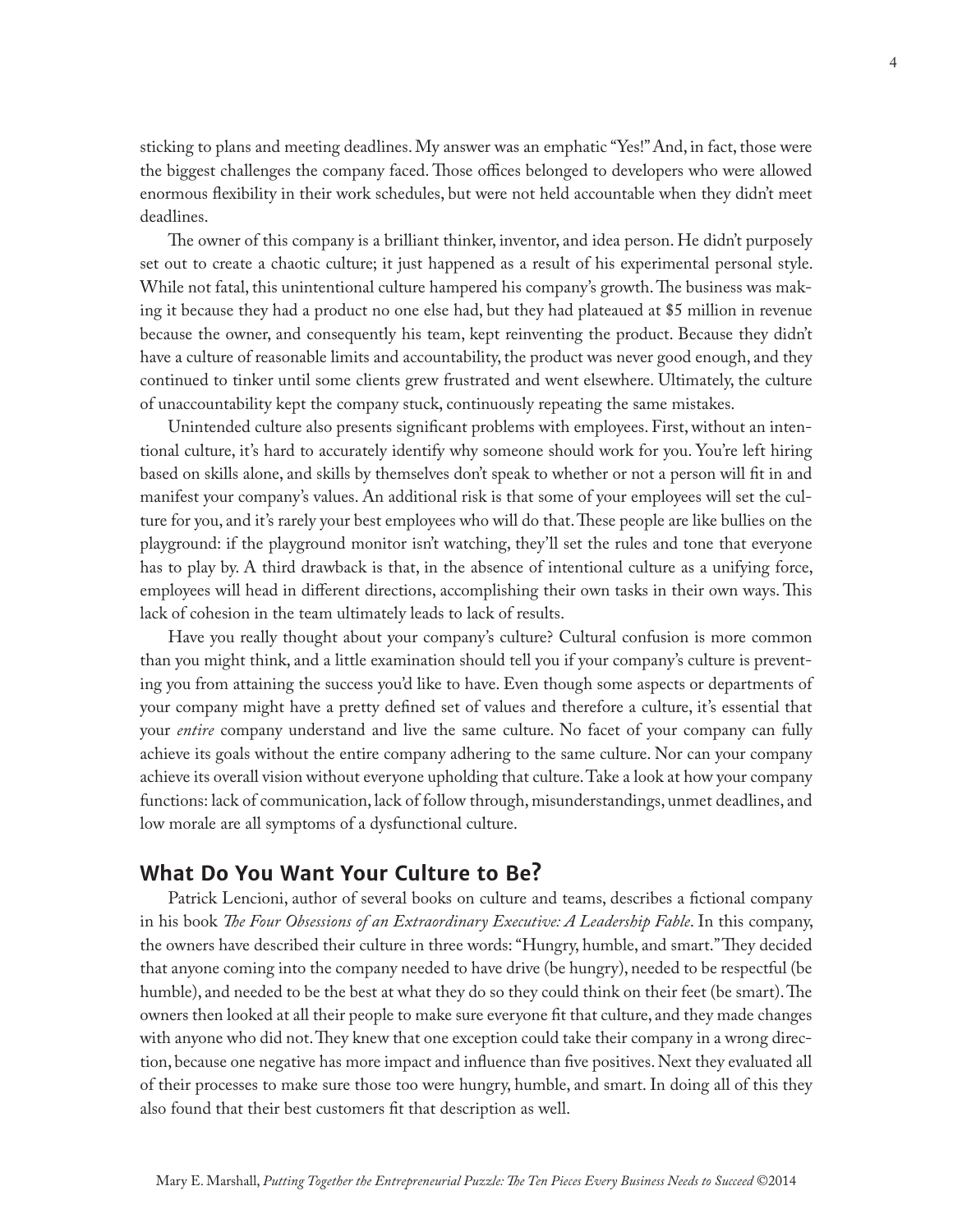Although this process takes place in a fictional company, the same exercise works very well in real companies. I've given this assignment to CEOs, and, more often than not, the ones who can describe their culture in three words and identify those traits in their employees as well as in their company's processes are the most successful. They are the ones who continue to grow their businesses and make it look easy.

I've noticed a lot of firms adopting three words to describe themselves in marketing materials, and I've been curious about how that works inside the organization. Are those three words intentional culture or just a catchy tag line? A tag line is good for show (it looks great on marketing materials), but living the meaning of those words inside the organization as well as in your interactions with the outside world is what your company needs in order to grow. Make sure the words you choose reflect and describe your intentional culture. You can use any three words as long as you are very clear about what those words mean to you and your company. If you can't reduce it to three words, use four or five, but keep in mind that it's harder to create systems and processes that have more than three purposes. You might find it helpful to prioritize, and then pick the top three.

As with your mission and vision, identifying and implementing your company's culture is essential because your lived values will drive so many of your key decisions. We'll talk about this in more depth in Chapters Four and Five, but I'll give an example here to illustrate the importance of this. A financial services firm I worked with was having trouble recruiting and hiring a second-incommand to eventually replace the CEO. Instead of continuing to examine applicant skills, I had the CEO come up with three words to describe his company's culture. He decided that "accountable" (responsible for one's actions, reliable for results), "smart" (able to think independently and of above average intelligence), and "dedicated" (devoted to getting the best results for his clients) best described his company's intentional culture. Once he was able to define this, his vision about who that person was became clear and within three months he had located and hired the person who fit the position. Defining his company's culture so succinctly allowed him to successfully communicate his company's intentional purpose to a candidate, and identify those same traits in the person he ultimately hired. Just as this CEO used his three-word intentional culture statement to make hiring decisions, yours can act as an overlay to everything you and your employees do within your company.

#### **Communicating Your Intentional Culture to Your Employees**

If you're just starting a company, it's much easier to communicate your intentional culture to each new prospective recruit or employee. You can make it part of your employee handbook and orientation, and have it posted around the office in visible places. But, more than just the visuals, you need to live your values from the top down. The minute an employee sees you or the management team doing something counter to your stated values, game over. At that moment a new culture has been created and it's called, "Lack of Integrity." Remember the old saying that most people will give you their trust once for free, but you have to earn it back forever once it's broken? Well, the same goes for culture within your company.

One company CEO I worked with liked to think of himself as the "father," and he took excellent care of his employees, creating a very patriarchal culture. Then the company hit hard times.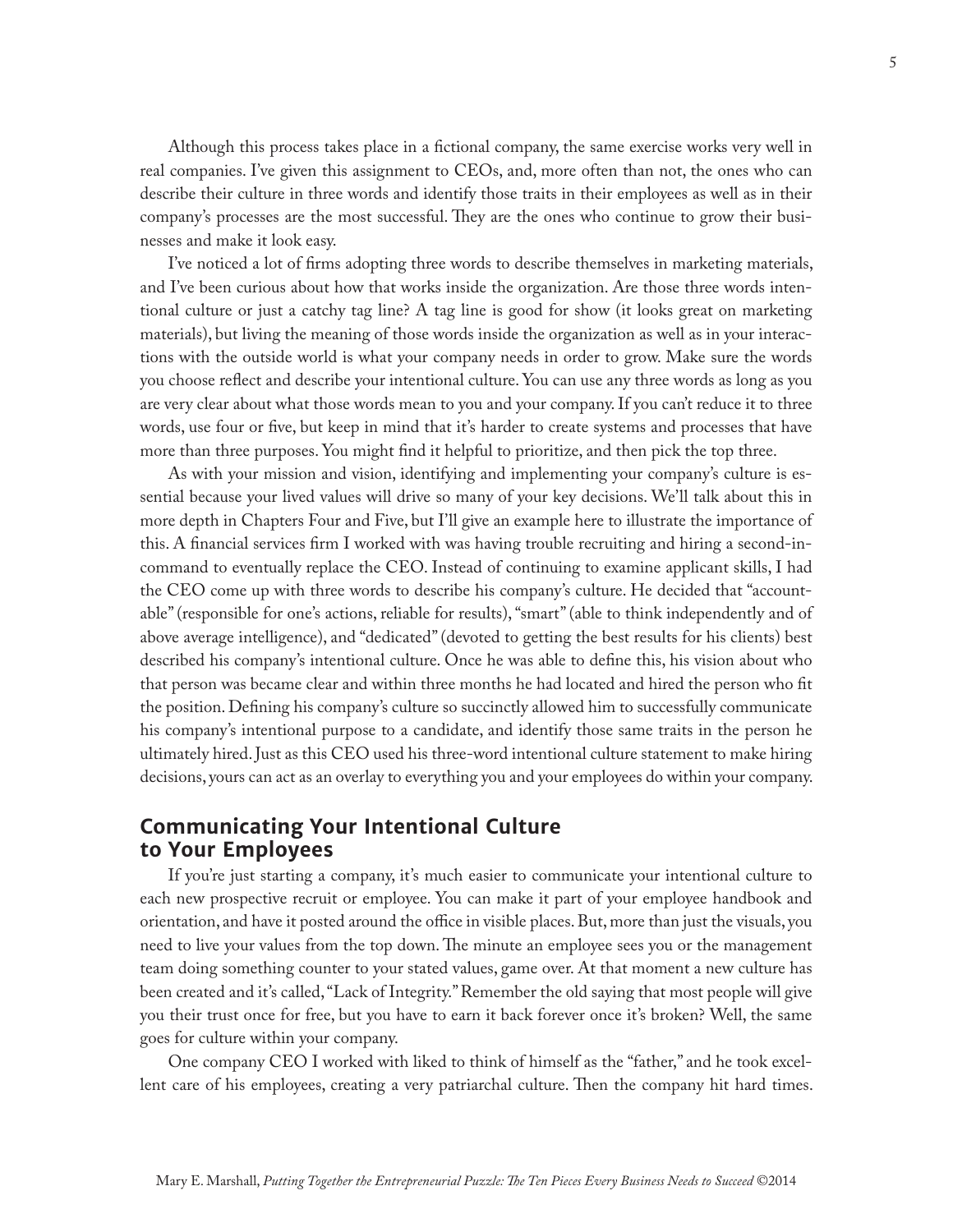Suddenly people were laid off, salaries were frozen, and bonuses were eliminated. Yet the employees were expected to give the same level of performance if not more. What resulted was a bunch of petulant teenagers all rebelling because father didn't take care of them anymore. To this day that company's culture has never returned to father-knows-best, and, because of the breach of trust, it has never performed as well either. The patriarchal culture was replaced by an "it's not fair, distrust and entitlement" culture. The lesson here is that it doesn't matter what your culture is (assuming, of course, that it's legal and ethical) as long as you know what it is, you can articulate it inside and outside, and you believe in and live it.

As I've said, communicating your intentional culture to your employees goes well beyond stated messages. What employee programs do you have that reinforce your culture? One of my clients decided that "learning" was one of her company's values, so she implemented quarterly programs open to all employees to learn and grow. The company also had a very generous plan for ongoing education to reward employees who took it upon themselves to enhance their skills. Like this CEO, develop opportunities within your company to allow employees to use, communicate, and "live" your culture every day.

Now back to the lobby. Please, please, make what people first see when they enter your building (or office or store or website) consistent with your culture. Remember your first date? Didn't you want to make a good impression? You might think about this in terms of customers, but it matters for your employees too. Make sure everything you communicate both visually and verbally is aligned with your culture. Daily reinforcement contributes to employees feeling satisfied with their jobs—more so than money.

#### **Communicating Your Intentional Culture to Your Customers**

Though more and more initial contact occurs online, often the first human interaction you have with your customers is through the people who answer your phones. It's the rare business that never has phone contact with customers, so pay attention to this aspect of your company. One of the companies I work with changed their receptionist's title to "Director of First Impressions." (We'll talk more about titles in Chapter Four, so don't run out and change everyone's title before you read at least that far.) Not only did that change make the receptionist feel valued, it let the customers know that they too were very important to the firm. When your employees feel important, they take their jobs more seriously and they are more likely to communicate the company's values to the outside world. So think about what your first impression is communicating. When you get trapped in the automated voicemail loop, how important do you feel to the company on the other end of the phone? I feel like they don't want to talk to me, but I'll bet nine times out of ten they have a mission and vision statement on the wall that says otherwise.

I'm guessing you didn't scrimp on your website. Does it really cost that much more to have a friendly voice answer the phone? Probably not when you do a full cost-analysis—the number of customers you keep happy will more than pay the cost of a friendly greeting when someone calls. Now, assuming you have a person to answer the phone and your three words are "hungry, humble, and smart," what would that person have to do to communicate that culture? My guess is: pick up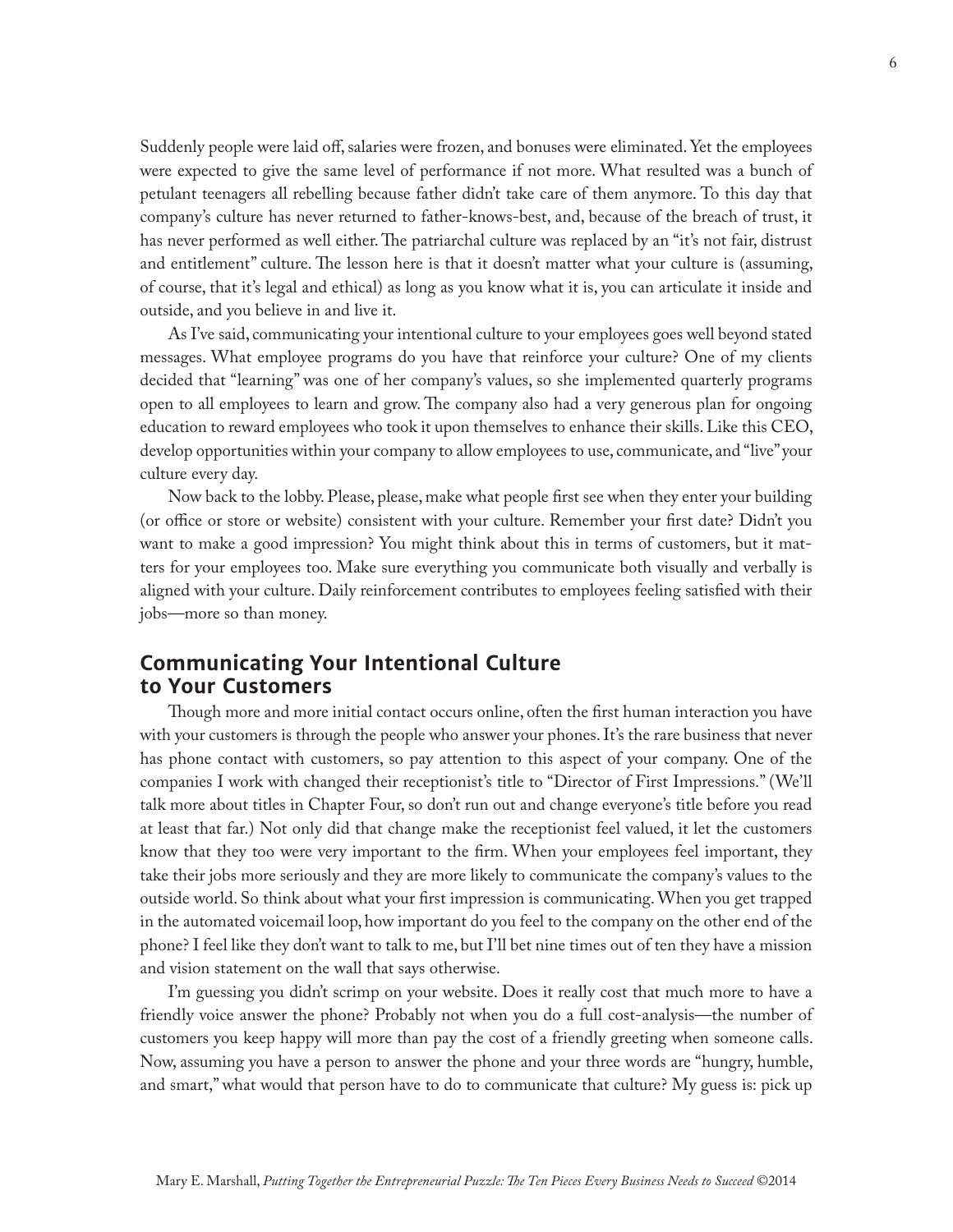the phone quickly (smart), know exactly what to say (smart), be gracious when customers are upset (humble), and try to get customers to the right person to have their needs met quickly (hungry). Make sure your phone is being answered by someone who represents your culture, or you'll be judged based on theirs.

One of my clients owns a special effects equipment manufacturing company. They are a group of very friendly, creative people. They answer the phone by saying, "Thank you for calling CITC, where cool stuff is show tough!" How can you not help but smile when you hear this? Answering the phone this way tells the caller that these people are fun and creative, and that they appreciate the call. In other words, the greeting clearly reflects the company's culture.

Your marketing materials should also reflect your culture. Most marketing people could take a company that was "hungry, humble, and smart" and weave that culture into any product line from its packaging to its advertising. (If they don't start with your culture, you really need a different marketing company.) What you wouldn't want to see is an ad campaign that was misaligned with the company culture. Most products and services are available from several companies, but most cultures are unique.

Knowing that your culture is your most significant opportunity to differentiate your company from your competitors, make sure yours shows in your marketing materials and most importantly on your website. If your website frustrates your customers and potential customers, inevitably they are going to wonder how your company is going to take care of their business. We've all had the experience of going to a website only to encounter the "under construction" or "down for maintenance" banner, or links and tabs that go nowhere. Or the site is so difficult to navigate you can't possibly find what you're looking for in one or two clicks. Or how about my personal favorite: when you can't find a phone number. That just screams, "Don't call me!" If you prefer that people contact you via email (which is fine), make sure someone responds within twenty-four hours. If you don't, it says volumes about what your culture is and how you'll treat that customer in the future, if you get the chance.

Everyone at your firm (your sales people, account managers, service people, etc.) should "touch" the customer in a way that is consistent with your culture. If you hire for culture, you won't have difficulty training this. If you do not, you'll have to make some changes. Every customer interaction is a reflection of your company and you. Make sure every interaction demonstrates the correct image of your company.

#### **Reinforcing Your Intentional Culture**

Once you've identified your culture (hopefully with three words that are easy to communicate), you need to reinforce it on a regular basis. You can use your three words to go back and fine tune the final version of your mission, vision, and values statements. Just make sure that the values expressed in those statements are "lived" and felt every day in your company. One person moving against the culture of your organization will cause problems, and, if they are allowed to continue to do so, your aligned people will leave because the organization is not living its intentional culture.

So, what employee rewards programs do you have to honor those who live your culture in their work? For sales, it's relatively easy: if they sell more, their commission or bonus pay should reflect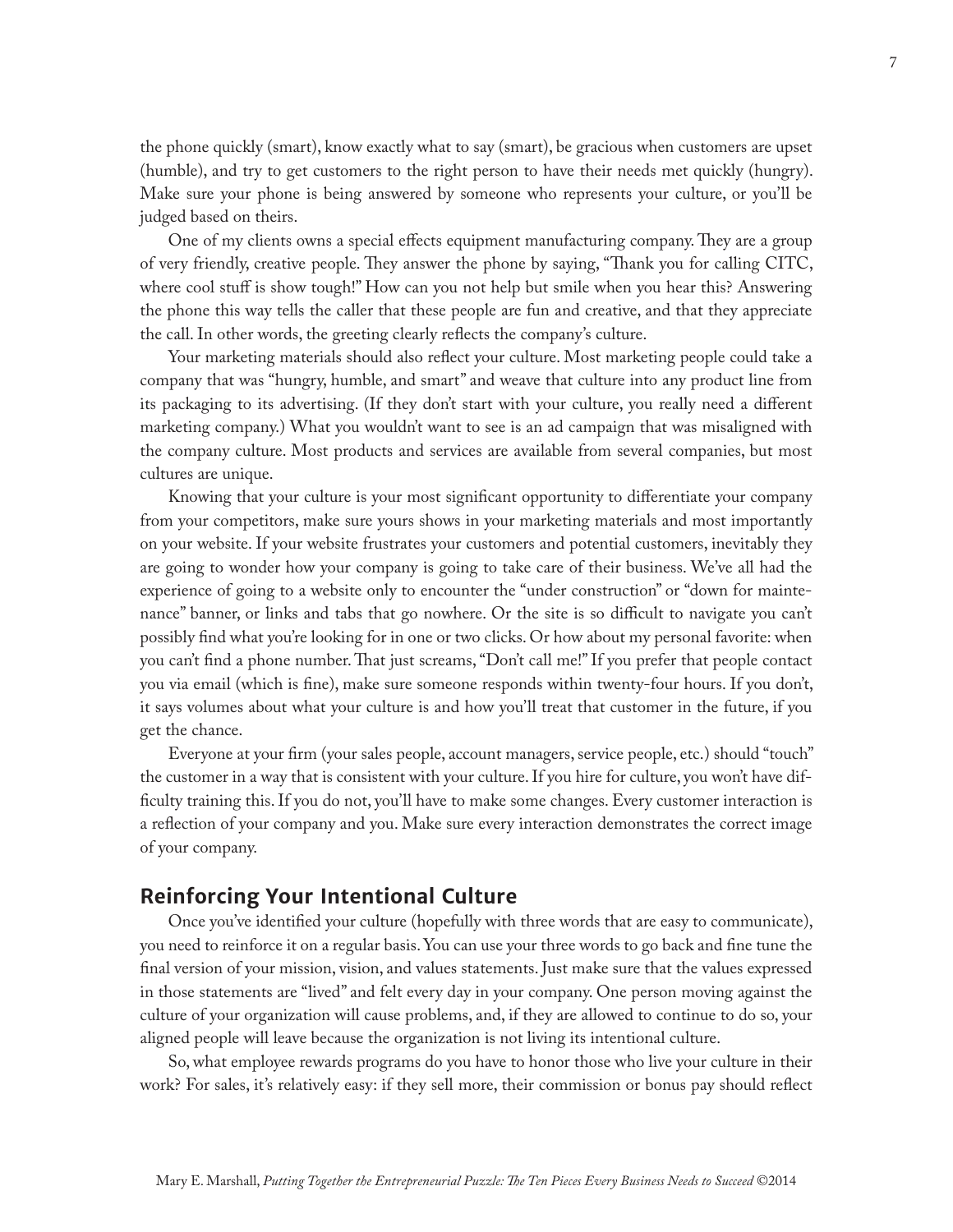that. For internal employees, rewards (such as employee of the month or other recognition awards) should reflect very specific examples of culture success. And, if you're building a team-based culture, recognition should be based on the performance of the whole team, not just an individual.

All of your processes and systems need to stay in alignment with your culture. If your culture exists to treat employees and customers in a humble, smart, and hungry way, for instance, do your processes reflect this? Are there things you are doing that prevent systems from conforming to your culture? Examine how things run in your organization and listen to what your employees and customers have to tell you. If you hear that something is out of alignment from more than one person, chances are they're right. In a "smart" culture, you would encourage them to also have a solution, rather than waiting for you or a manager to fix it for them. Do your employees feel enabled to make something right for a customer? Is that in alignment with what you say your values and culture are?

Think of your company's intentional culture as a highway that has just been paved: The road signs are clear. There is no traffic congestion. Everyone knows which side of the road to drive on. All drivers know which direction they're headed and how to recognize when they get where they're going. Unintentional culture is more like driving on a dirt road, with no signs, and in the wrong kind of vehicle. What are the odds these drivers know where they're going and can actually get there? Is your organization's culture the paved road or the dirt road? Create the road you want or it will be created for you.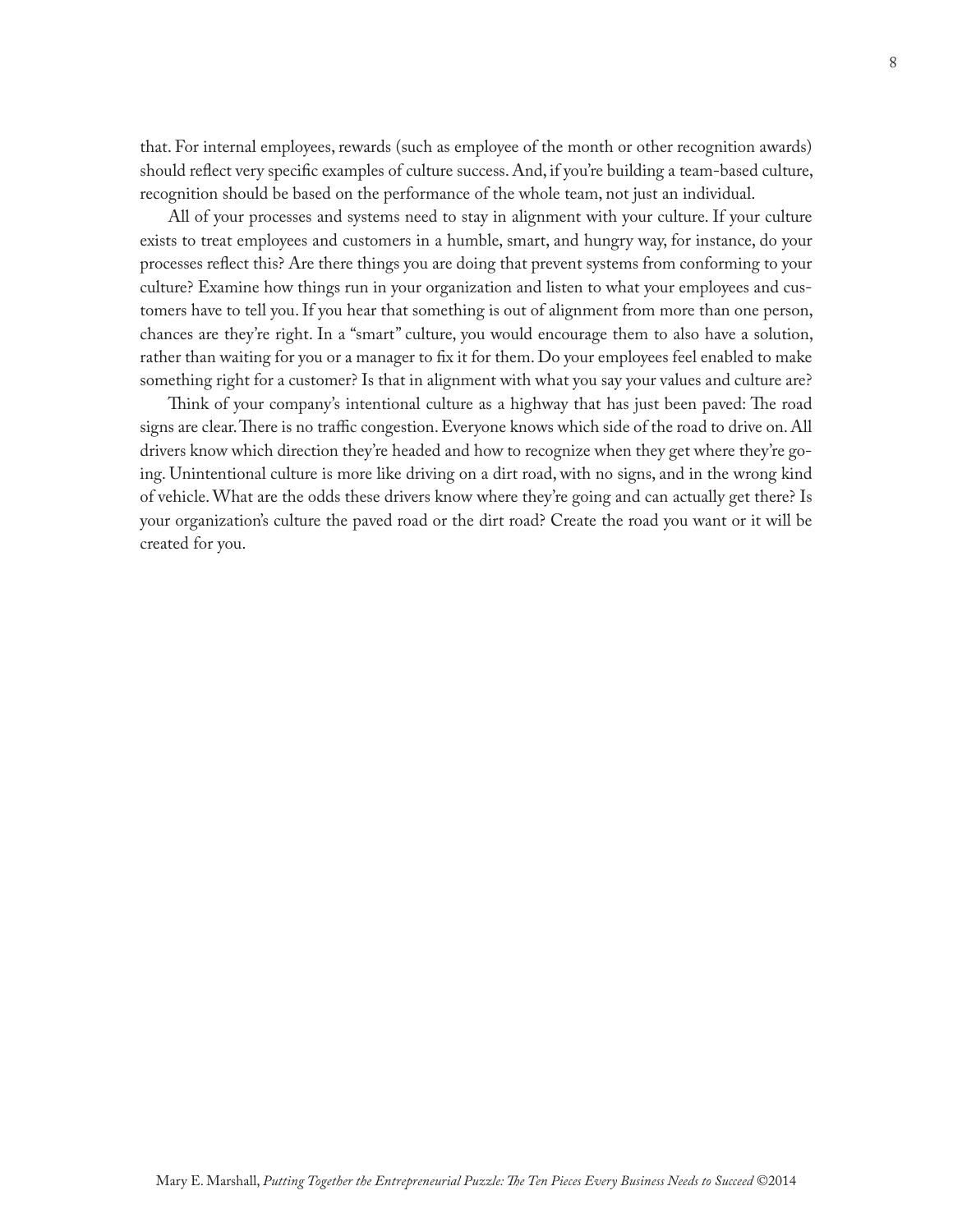## **Intentional Culture Checklist**

- $\Box$  Describe your Intentional Culture in three words.
- $\Box$  List at least three ways you'll communicate this to your employees.
- $\Box$  List at least three ways you'll communicate this to your customers.
- $\Box$  List the ongoing programs you have to reinforce the culture you've created. Do any of these need to be retooled or retired?
- $\Box$  Brainstorm several new ways to reinforce your culture.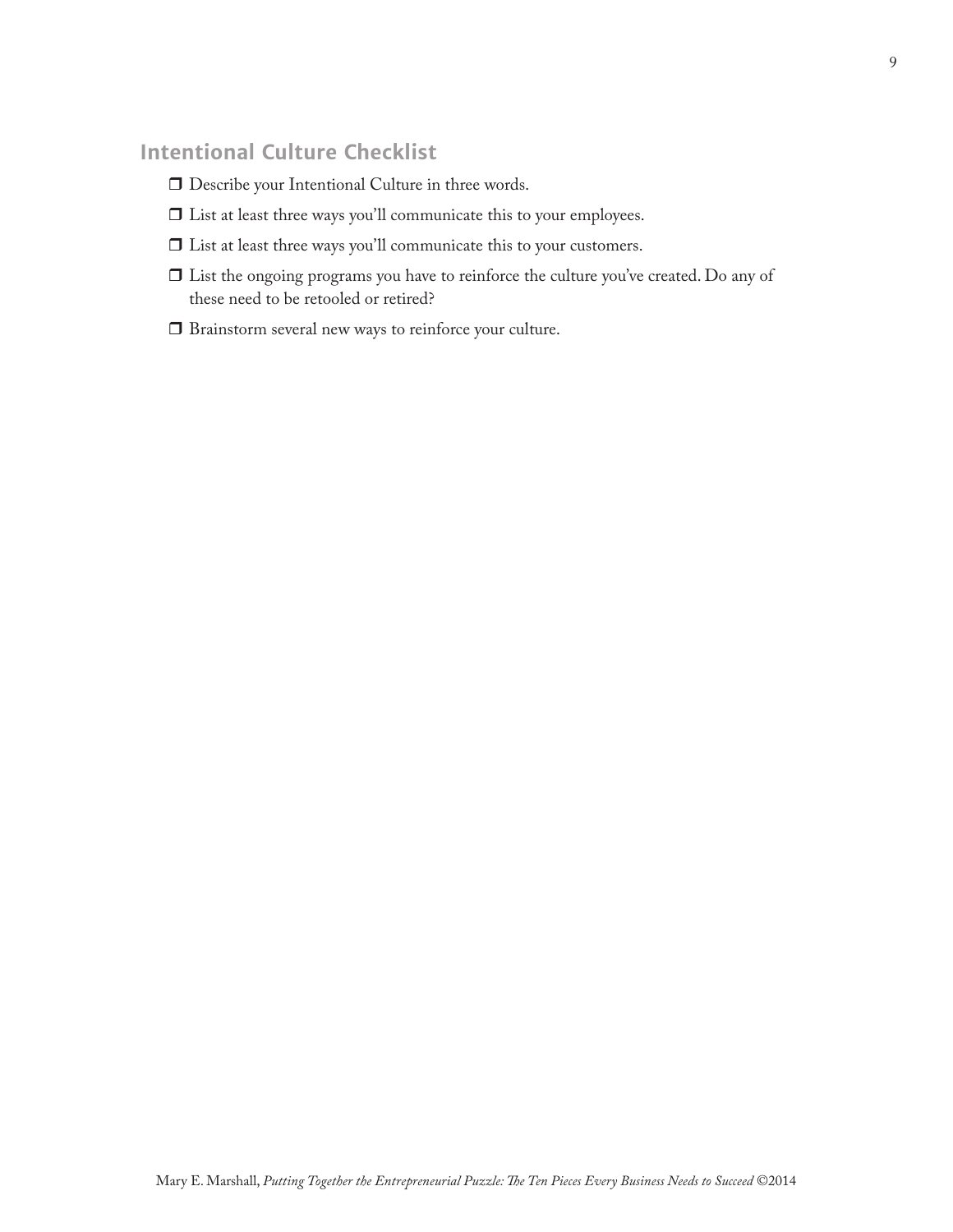### **Recommended Reading**

- *The Art of the Start: The Time-Tested, Battle-Hardened Guide for Anyone Starting Anything*, Guy Kawasaki, Portfolio Hardcover, 2004.
- *The Five Dysfunctions of a Team: A Leadership Fable*, Patrick Lencioni, Jossey-Bass, 2002.
- *The Four Obsessions of the Extraordinary Executive: A Leadership Fable*, Patrick Lencioni, Jossey-Bass, 2000.